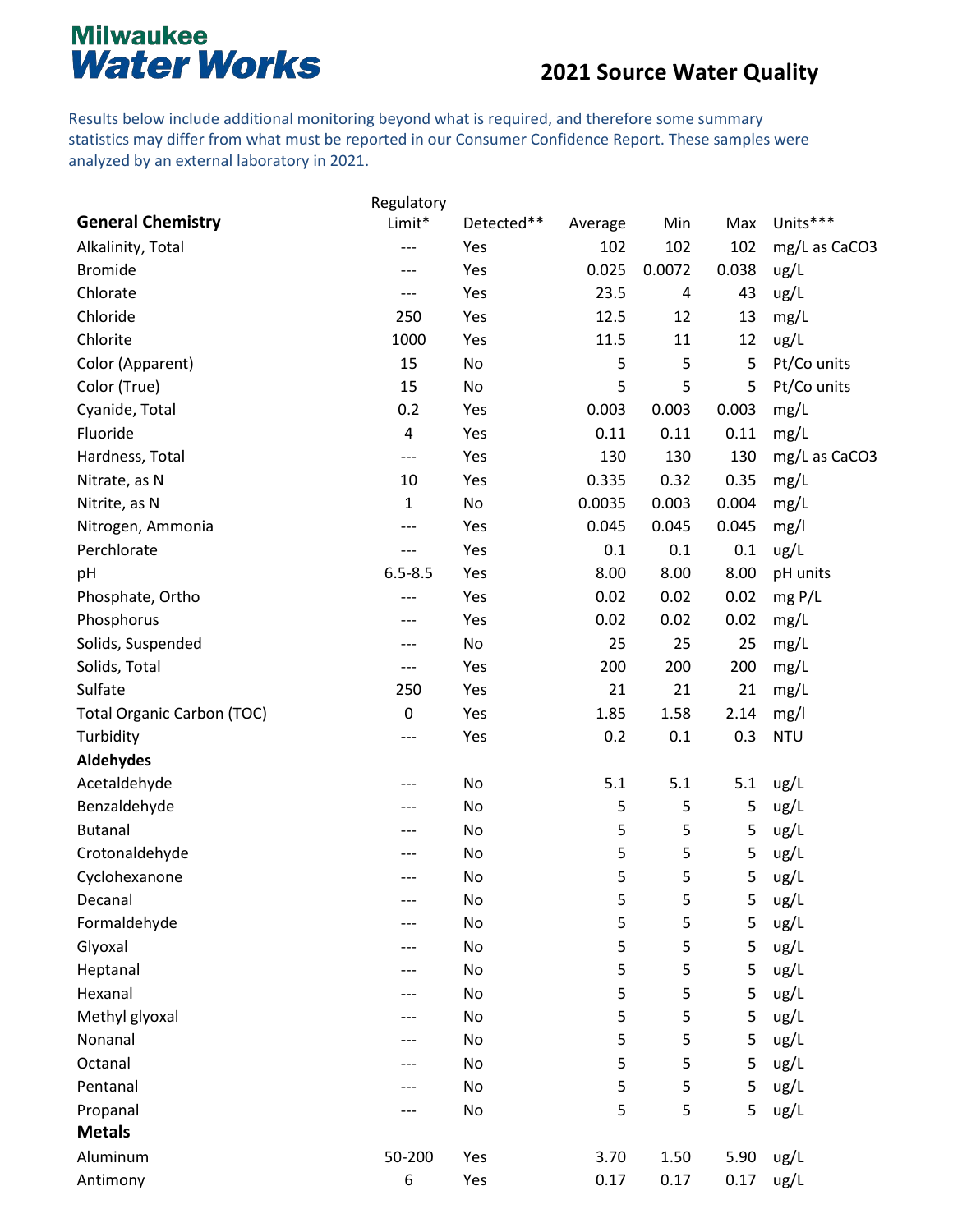| Arsenic              | 10    | No                           | 0.90  | 0.90  | 0.90  | ug/L |
|----------------------|-------|------------------------------|-------|-------|-------|------|
| <b>Barium</b>        | 2000  | Yes                          | 20.00 | 20.00 | 20.00 | ug/L |
| Beryllium            | 4     | No                           | 0.08  | 0.08  | 0.08  | ug/L |
| Boron                | ---   | Yes                          | 23.00 | 23.00 | 23.00 | ug/L |
| Cadmium              | 5     | No                           | 0.10  | 0.10  | 0.10  | ug/L |
| Calcium              | ---   | Yes                          | 34.00 | 34.00 | 34.00 | mg/L |
| Cerium               | ---   | No                           | 0.10  | 0.10  | 0.10  | ug/L |
| Cesium               | ---   | No                           | 0.10  | 0.10  | 0.10  | ug/L |
| Chromium             | 100   | Yes                          | 0.40  | 0.30  | 0.50  | ug/L |
| Chromium, Hexavalent | 0     | Yes                          | 0.23  | 0.21  | 0.26  | ug/L |
| Cobalt               | $---$ | No                           | 0.13  | 0.13  | 0.13  | ug/L |
| Copper               | 1300  | Yes                          | 30.00 | 22.00 | 38.00 | ug/L |
| Dysprosium           | ---   | No                           | 0.10  | 0.10  | 0.10  | ug/L |
| Erbium               |       | No                           | 0.10  | 0.10  | 0.10  | ug/L |
| Europium             |       | No                           | 0.10  | 0.10  | 0.10  | ug/L |
| Gadolinium           |       | No                           | 0.10  | 0.10  | 0.10  | ug/L |
| Gallium              |       | Yes                          | 0.30  | 0.30  | 0.30  | ug/L |
| Germanium            |       | No                           | 0.10  | 0.10  | 0.10  | ug/L |
| Gold                 | ---   | No                           | 0.20  | 0.20  | 0.20  | ug/L |
| Hafnium              |       | No                           | 0.10  | 0.10  | 0.10  | ug/L |
| Holmium              |       | No                           | 0.10  | 0.10  | 0.10  | ug/L |
| Iridium              | ---   | No                           | 0.10  | 0.10  | 0.10  | ug/L |
| Iron                 | 0.3   | No                           | 0.00  | 0.00  | 0.00  | mg/L |
| Lanthanum            | ---   | No                           | 0.10  | 0.10  | 0.10  | ug/L |
| Lead                 | 15    | Yes                          | 0.12  | 0.09  | 0.14  | ug/L |
| Lithium              | ---   | Yes                          | 2.30  | 2.30  | 2.30  | ug/L |
| Lutetium             | ---   | No                           | 0.10  | 0.10  | 0.10  | ug/L |
| Magnesium            | ---   | Yes                          | 12.00 | 12.00 | 12.00 | mg/L |
| Manganese            | 50    | Yes                          | 0.45  | 0.20  | 0.70  | ug/L |
| Mercury              | 2     | No                           | 0.06  | 0.06  | 0.06  | ug/L |
| Molybdenum           |       | Yes                          | 0.93  | 0.90  | 0.95  |      |
| Neodymium            |       | No                           | 0.10  | 0.10  | 0.10  | ug/L |
| Nickel               |       |                              | 0.25  | 0.20  | 0.30  | ug/L |
| Niobium              |       | Yes<br>No                    | 0.10  |       |       | ug/L |
|                      |       |                              |       | 0.10  | 0.10  | ug/L |
| Osmium               |       | Yes                          | 1.10  | 0.90  | 1.30  | ug/L |
| Palladium            |       | No                           | 0.10  | 0.10  | 0.10  | ug/L |
| Phosphorus           |       | No                           | 2.00  | 2.00  | 2.00  | ug/L |
| Platinum             |       | No                           | 0.10  | 0.10  | 0.10  | ug/L |
| Potassium            |       | Yes                          | 1.50  | 1.50  | 1.50  | mg/L |
| Praseodymium         |       | No                           | 0.10  | 0.10  | 0.10  | ug/L |
| Rhenium              |       | No                           | 0.10  | 0.10  | 0.10  | ug/L |
| Rhodium              |       | No                           | 0.10  | 0.10  | 0.10  | ug/L |
| Rubidium             |       | Yes                          | 1.10  | 1.10  | 1.10  | ug/L |
| Ruthenium            |       | No                           | 0.10  | 0.10  | 0.10  | ug/L |
| Samarium             | ---   | No                           | 0.10  | 0.10  | 0.10  | ug/L |
| Selenium             | 50    | No                           | 2.00  | 2.00  | 2.00  | ug/L |
| Silica, Total        | ---   | Yes                          | 2.40  | 2.30  | 2.50  | mg/L |
| Silver               | 100   | $\operatorname{\mathsf{No}}$ | 0.13  | 0.13  | 0.13  | ug/L |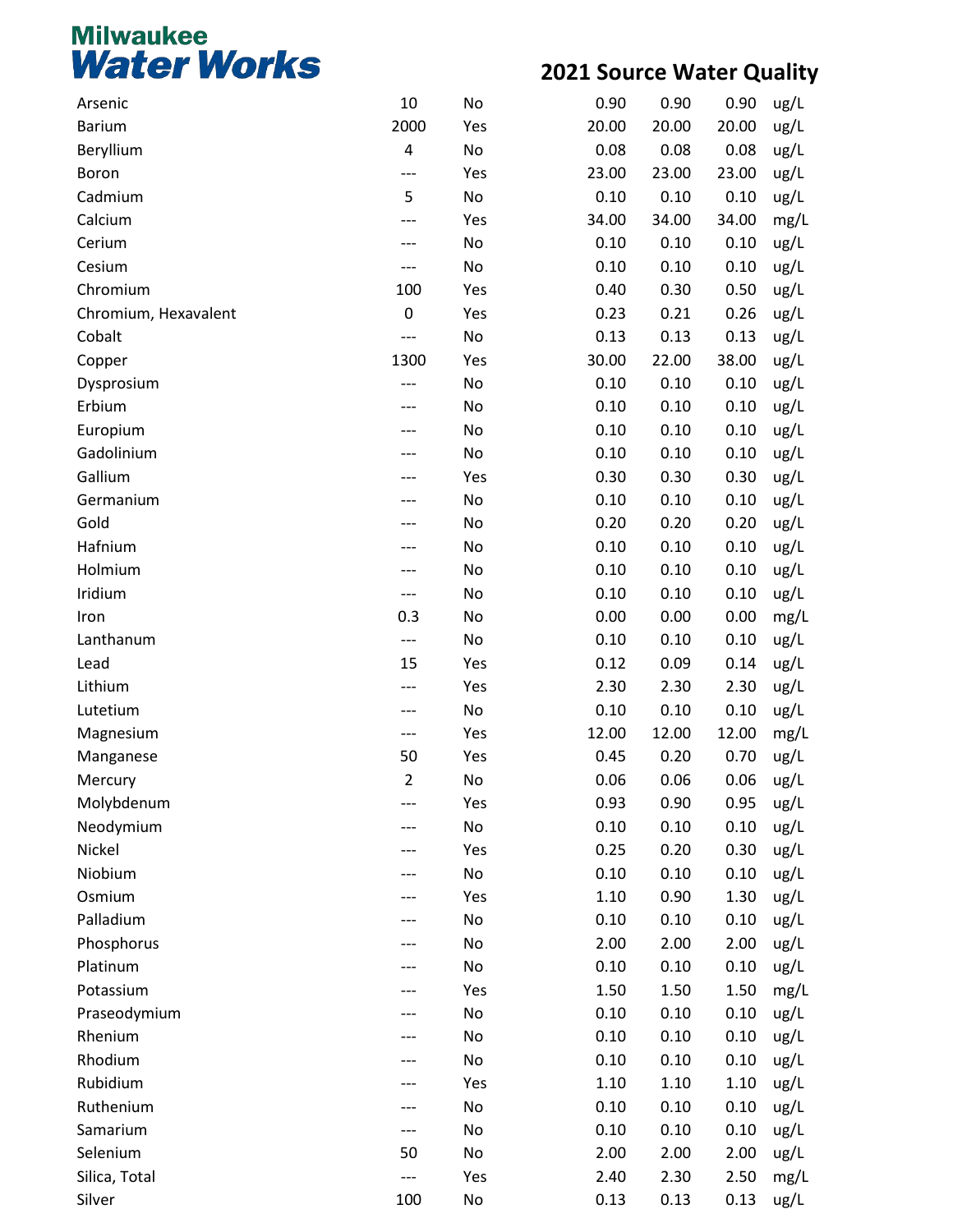| Sodium                                        | ---            | Yes | 7.80           | 7.60           | 8.00           | mg/L |
|-----------------------------------------------|----------------|-----|----------------|----------------|----------------|------|
| Strontium                                     |                | Yes | 110.0          | 110.0          | 110.0          | ug/L |
| Tellurium                                     | ---            | No  | 0.10           | 0.10           | 0.10           | ug/L |
| Thallium                                      | $\overline{2}$ | No  | 0.16           | 0.16           | 0.16           | ug/L |
| Thorium                                       | ---            | No  | 0.20           | 0.20           | 0.20           | ug/L |
| Thulium                                       | ---            | No  | 0.10           | 0.10           | 0.10           | ug/L |
| Tin                                           | ---            | No  | 0.10           | 0.10           | 0.10           | ug/L |
| Titanium                                      |                | No  | 0.70           | 0.70           | 0.70           | ug/L |
| Tungsten                                      | ---            | No  | 0.10           | 0.10           | 0.10           | ug/L |
| Uranium                                       | 30             | Yes | 0.34           | 0.34           | 0.34           | ug/L |
| Vanadium                                      | ---            | Yes | 0.40           | 0.40           | 0.40           | ug/L |
| Ytterbium                                     | ---            | No  | 0.10           | 0.10           | 0.10           | ug/L |
| Zinc                                          | 5000           | No  | 2.30           | 2.30           | 2.30           | ug/L |
| Zirconium                                     | ---            | No  | 0.10           | 0.10           | 0.10           | ug/L |
| <b>Nitrosamines</b>                           |                |     |                |                |                |      |
| N-Nitrosodiethylamine (NDEA)                  |                | No  | $\overline{2}$ | $\overline{2}$ | $\overline{2}$ | ng/L |
| N-Nitrosodimethylamine (NDMA)                 |                | No  | $\overline{2}$ | $\overline{2}$ | $\overline{2}$ | ng/L |
| N-Nitrosodi-N-butylamine (NDBA)               |                | No  | $\overline{2}$ | $\mathbf 2$    | $\overline{2}$ | ng/L |
| N-Nitrosodi-N-propylamine (NDPA)              | ---            | No  | $\overline{2}$ | $\overline{2}$ | $\overline{2}$ | ng/L |
| N-Nitrosodiphenylamine (NDPhA)                |                | No  | 20             | 20             | 20             | ng/L |
| N-Nitrosomethylethylamine (NMEA)              |                | No  | $\overline{2}$ | $\overline{2}$ | $\overline{2}$ | ng/L |
| N-Nitrosomorpholine (NMOR)                    |                | No  | $\overline{2}$ | $\mathbf 2$    | $\overline{2}$ | ng/L |
| N-Nitrosopiperidine (NPIP)                    | ---            | No  | $\overline{2}$ | $\overline{2}$ | $\overline{2}$ | ng/L |
| N-Nitrosopyrrolidine (NPYR)                   | ---            | No  | $\overline{2}$ | $\overline{2}$ | $\overline{2}$ | ng/L |
| <b>Perfluorinated Alkyl Substances (PFAS)</b> |                |     |                |                |                |      |
| 10:2 Fluorotelomer sulfonic acid (10:2        |                |     |                |                |                |      |
| FTS)                                          |                | No  | 1.5            | 1.5            | 1.5            | ng/L |
| 11Cl-PF3OUdS/F-53B Minor                      |                | No  | 1.3            | 1.3            | 1.3            | ng/L |
| 4:2 Fluorotelomer sulfonic acid (4:2          |                | No  | 0.7            | 0.7            | 0.7            | ng/L |
| 6:2 Fluorotelomer sulfonic acid (6:2          |                | No  | 0.7            | 0.7            | 0.7            | ng/L |
| 8:2 Fluorotelomer sulfonic acid (8:2          |                | No  | 0.7            | 0.7            | 0.7            | ng/L |
| 9Cl-PF3ONS/F-53B Major                        |                | No  | 0.7            | 0.7            | 0.7            | ng/L |
| <b>ADONA</b>                                  |                | No  | 0.7            | 0.7            | 0.7            | ng/L |
| HFPO-DA/GenX                                  |                | No  | 1.7            | 1.7            | 1.7            | ng/L |
| Nafion Byproduct 1                            |                | No  | 5              | 5              | 5              | ng/L |
| Nafion Byproduct 2                            |                | No  | 5              | 5              | 5              | ng/L |
| N-ethyl                                       |                | No  | 0.7            | 0.7            | 0.7            | ng/L |
| N-ethylperfluorooctane sulfonamide            |                | No  | 0.7            | 0.7            | 0.7            | ng/L |
| N-ethylperfluorooctane                        |                | No  | 0.7            | 0.7            | 0.7            | ng/L |
| N-methyl                                      |                | No  | 0.7            | 0.7            | 0.7            | ng/L |
| N-methylperfluorooctane sulfonamide           |                | No  | 0.7            | 0.7            | 0.7            | ng/L |
| N-methylperfluorooctane                       |                | No  | 0.7            | 0.7            | 0.7            | ng/L |
| Nonafluoro-3,6-dioxaheptanoic acid            |                | No  | 1.7            | 1.7            | 1.7            | ng/L |
| Perfluoro(3,5,7,9-tetraoxadecanoic)           |                | No  | 5              | 5              | 5              | ng/L |
| Perfluoro(3,5,7-trioxaoctanoic) acid          |                | No  | 5              | 5              | 5              | ng/L |
| Perfluoro(3,5-dioxahexanoic) acid             |                | No  | 5              | 5              | 5              | ng/L |
| Perfluoro-2-methoxyacetic acid                |                | No  | 5              | 5              | 5              | ng/L |
| Perfluoro-3-methoxypropanoic acid             | ---            | No  | 1.7            | 1.7            | 1.7            | ng/L |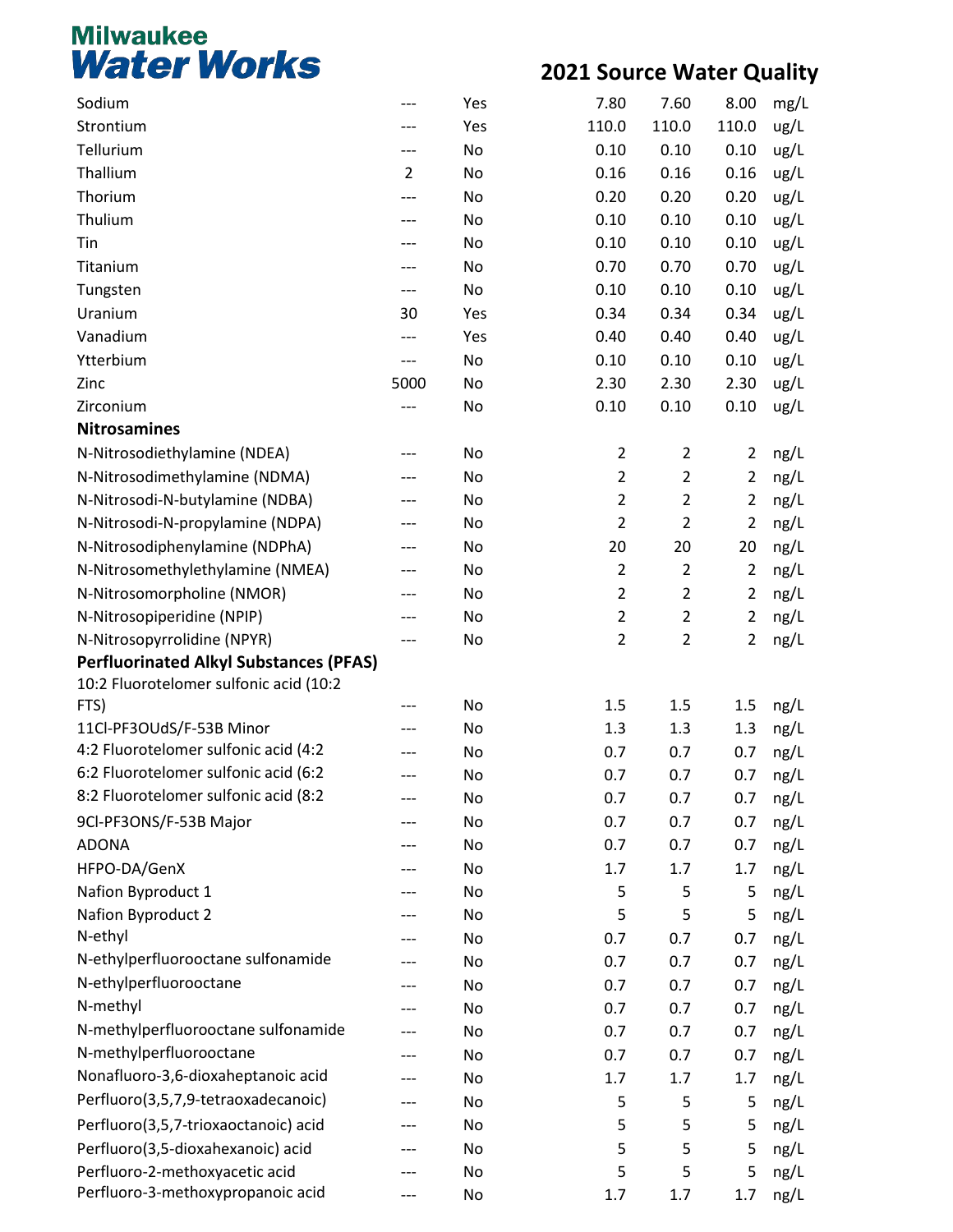| Perfluoro-4-isopropoxybutanoic acid               | --- | No  | 1.7    | 1.7    | 1.7            | ng/L |
|---------------------------------------------------|-----|-----|--------|--------|----------------|------|
| Perfluoro-4-methoxybutanoic acid                  | --- | No  | 1.7    | 1.7    | 1.7            | ng/L |
| Perfluorobutanesulfonic acid (PFBS)               | --- | No  | 0.7    | 0.7    | 0.7            | ng/L |
| Perfluorobutanoic acid (PFBA)                     | --- | No  | 1.7    | 1.7    | 1.7            | ng/L |
| Perfluorodecanesulfonic acid (PFDS)               | --- | No  | 0.7    | 0.7    | 0.7            | ng/L |
| Perfluorodecanoic acid (PFDA)                     | --- | No  | 0.7    | 0.7    | 0.7            | ng/L |
| Perfluorododecanesulfonic acid                    | --- | No  | 1.2    | 1.2    | 1.2            | ng/L |
| Perfluorododecanoic acid (PFDoA)                  | --- | No  | 0.7    | 0.7    | 0.7            | ng/L |
| Perfluoroheptanesulfonic acid (PFHpS)             |     | No  | 0.7    | 0.7    | 0.7            | ng/L |
| Perfluoroheptanoic acid (PFHpA)                   | --- | Yes | 0.85   | 0.7    | $\mathbf{1}$   | ng/L |
| Perfluorohexadecanoic acid (PFHxDA)               | --- | No  | 0.7    | 0.7    | 0.7            | ng/L |
| Perfluorohexanesulfonic acid (PFHxS)              | --- | Yes | 0.7    | 0.7    | 0.7            | ng/L |
| Perfluorohexanoic acid (PFHxA)                    | --- | Yes | 1      | 0.7    | 1.3            | ng/L |
| Perfluorononanesulfonic acid (PFNS)               | --- | No  | 0.7    | 0.7    | 0.7            | ng/L |
| Perfluorononanoic acid (PFNA)                     | --- | No  | 0.7    | 0.7    | 0.7            | ng/L |
| Perfluorooctane sulfonamide (PFOSA)               | --- | No  | 0.7    | 0.7    | 0.7            | ng/L |
| Perfluorooctanesulfonic acid (PFOS)               |     | Yes | 1.35   | 0.7    | $\overline{2}$ | ng/L |
| Perfluorooctanoic acid (PFOA)                     | --- | Yes | 1.35   | 0.7    | $\overline{2}$ | ng/L |
| Perfluoropentanesulfonic acid (PFPeS)             | --- | No  | 0.7    | 0.7    | 0.7            | ng/L |
| Perfluoropentanoic acid (PFPeA)                   | --- | Yes | 0.95   | 0.7    | 1.2            | ng/L |
| Perfluorotetradecanoic acid (PFTeDA)              | --- | No  | 0.7    | 0.7    | 0.7            | ng/L |
| Perfluorotridecanoic acid (PFTrDA)                | --- | No  | 1.6    | 1.6    | 1.6            | ng/L |
| Perfluoroundecanoic acid (PFUnA)                  | --- | No  | 0.7    | 0.7    | 0.7            | ng/L |
| <b>Pharmaceuticals and Personal Care Products</b> |     |     |        |        |                |      |
| 17alpha-Estradiol                                 |     | No  | 0.5    | 0.5    | 0.5            | ng/L |
| 17alpha-Ethynyl estradiol                         | --- | No  | 0.5    | 0.5    | 0.5            | ng/L |
| 17beta-Estradiol                                  | --- | No  | 0.5    | 0.5    | 0.5            | ng/L |
| 2,4,6-Trichlorophenol                             |     | No  | 0.1    | 0.1    | 0.1            | ug/L |
| 4-n-Octylphenol                                   |     | No  | 0.5    | 0.5    | 0.5            | ug/L |
| 4-tert-Octylphenol                                | --- | No  | 0.5    | 0.5    | 0.5            | ug/L |
| Acesulfame-K                                      |     | Yes | 0.095  | 0.09   | 0.1            | ug/L |
| Acetaminophen                                     |     | No  | 0.005  | 0.005  | 0.005          | ug/L |
| Acrylamide                                        |     | No  | 0.5    | 0.5    | 0.5            | ug/L |
| Antipyrine                                        |     | No  | 0.001  | 0.001  | 0.001          | ug/L |
| Atenolol                                          |     | No  | 0.001  | 0.001  | 0.001          | ug/L |
| Azithromycin                                      |     | No  | 0.005  | 0.005  | 0.005          | ug/L |
| Bezafibrate                                       |     | No  | 0.0005 | 0.0005 | 0.0005         | ug/L |
| <b>Bisphenol A</b>                                |     | No  | 0.1    | 0.1    | 0.1            | ug/L |
| Caffeine                                          |     | No  | 0.05   | 0.05   | 0.05           | ug/L |
| Carbadox                                          |     | No  | 0.005  | 0.005  | 0.005          | ug/L |
| Carbamazepine                                     |     | No  | 0.001  | 0.001  | 0.001          | ug/L |
| Chloramphenicol                                   |     | No  | 0.005  | 0.005  | 0.005          | ug/L |
| Chlorotetracycline                                |     | No  | 0.05   | 0.05   | 0.05           | ug/L |
| cis-Testosterone                                  |     | No  | 0.1    | 0.1    | 0.1            | ng/L |
| Clofibric acid                                    |     | No  | 0.0005 | 0.0005 | 0.0005         | ug/L |
| Cotinine                                          |     | Yes | 0.0015 | 0.001  | 0.002          | ug/L |
| <b>DEET</b>                                       |     | No  | 0.005  | 0.005  | 0.005          | ug/L |
| Dexamethasone                                     |     | No  | 0.005  | 0.005  | 0.005          | ug/L |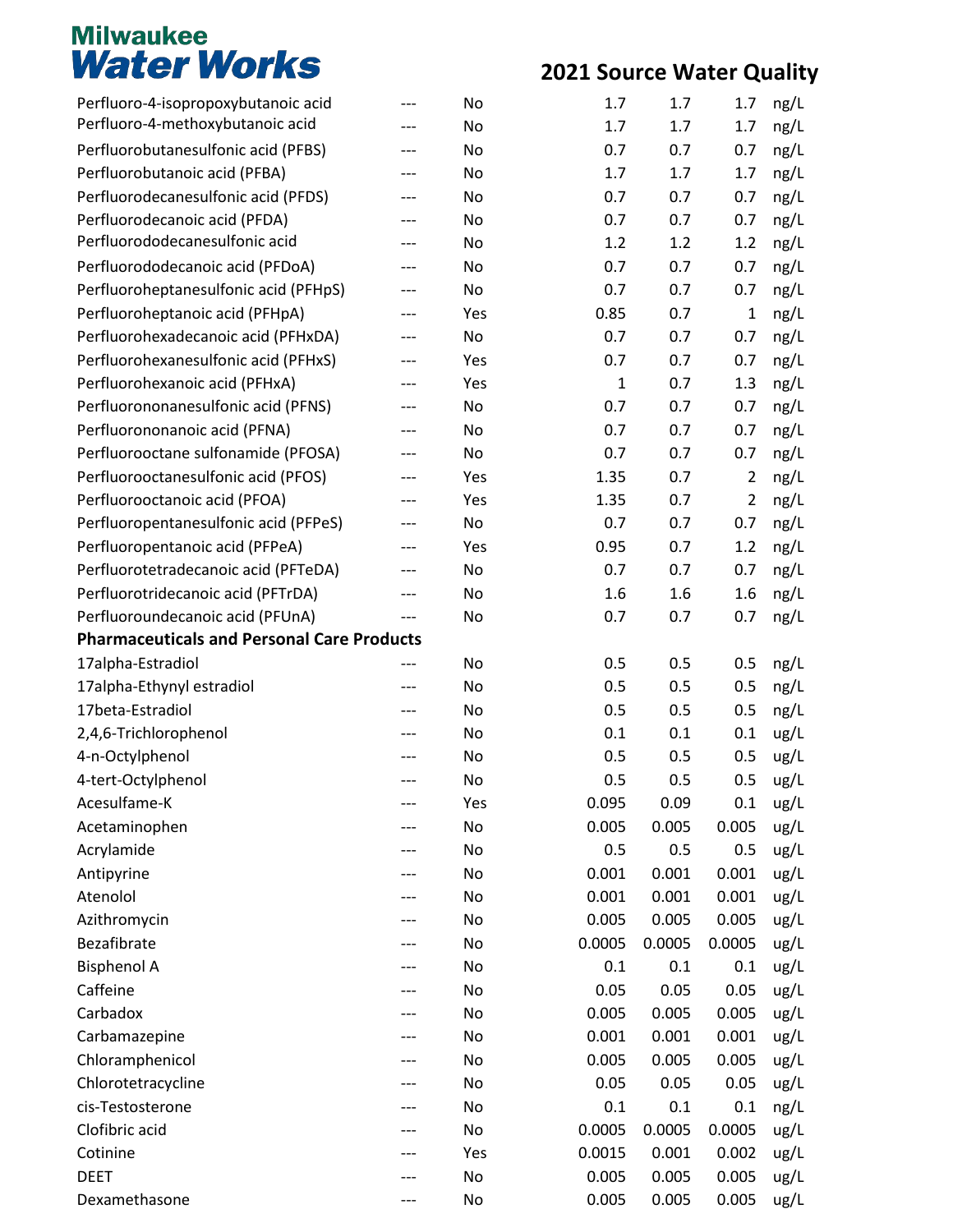| Diazepam                      | --- | No  | 0.001  | 0.001  | 0.001  | ug/L      |
|-------------------------------|-----|-----|--------|--------|--------|-----------|
| Diclofenac                    |     | No  | 0.0005 | 0.0005 | 0.0005 | ug/L      |
| Diethylstilbestrol (DES)      | --- | No  | 0.5    | 0.5    | 0.5    | ng/L      |
| <b>Dilantin</b>               |     | No  | 0.002  | 0.002  | 0.002  | ug/L      |
| Diltiazem                     |     | No  | 0.0001 | 0.0001 | 0.0001 | ug/L      |
| Erythromycin                  | --- | No  | 0.001  | 0.001  | 0.001  | ug/L      |
| Estriol                       | --- | No  | 0.5    | 0.5    | 0.5    | ng/L      |
| Estrone                       | --- | No  | 0.5    | 0.5    | 0.5    | ng/L      |
| Fluoxetine (Prozac)           |     | No  | 0.001  | 0.001  | 0.001  | ug/L      |
| Gemfibrozil                   |     | No  | 0.0005 | 0.0005 | 0.0005 | ug/L      |
| Ibuprofen                     | --- | No  | 0.05   | 0.05   | 0.05   | ug/L      |
| lopromide                     | --- | No  | 0.05   | 0.05   | 0.05   | ug/L      |
| Levothyroxine (Synthroid)     |     | No  | 0.002  | 0.002  | 0.002  | ug/L      |
| Lincomycin                    | --- | No  | 0.0001 | 0.0001 | 0.0001 | ug/L      |
| Meprobamate                   | --- | No  | 0.001  | 0.001  | 0.001  | $\mu$ g/L |
| Monensin                      |     | No  | 0.001  | 0.001  | 0.001  | $\mu$ g/L |
| Naproxen                      |     | No  | 0.002  | 0.002  | 0.002  | $\mu$ g/L |
| Narasin                       | --- | No  | 0.001  | 0.001  | 0.001  | $\mu$ g/L |
| Nicotine                      | --- | No  | 0.01   | 0.01   | 0.01   | $\mu$ g/L |
| Nonylphenol, isomer mix       |     | No  | 0.5    | 0.5    | 0.5    | $\mu$ g/L |
| Oleandomycin                  |     | No  | 0.001  | 0.001  | 0.001  | $\mu$ g/L |
| Paraxanthine                  | --- | No  | 0.005  | 0.005  | 0.005  | $\mu$ g/L |
| Penicillin G                  | --- | No  | 0.002  | 0.002  | 0.002  | $\mu$ g/L |
| Penicillin V                  |     | No  | 0.002  | 0.002  | 0.002  | $\mu$ g/L |
| Pentachlorophenol             |     | No  | 0.02   | 0.02   | 0.02   | ug/L      |
| Phenylphenol                  |     | No  | 0.1    | 0.1    | 0.1    | ug/L      |
| Prednisone                    | --- | No  | 0.002  | 0.002  | 0.002  | ng/L      |
| Primidone                     |     | No  | 0.005  | 0.005  | 0.005  | ug/L      |
| Progesterone                  |     | No  | 0.1    | 0.1    | 0.1    | ug/L      |
| Roxithromycin                 |     | No  | 0.001  | 0.001  | 0.001  | ug/L      |
| Salicylic acid                |     | No  | 0.05   | 0.05   | 0.05   | ug/L      |
| Salinomycin                   |     | No  | 0.0001 | 0.0001 | 0.0001 | ug/L      |
| Sucralose                     | --- | Yes | 0.0545 | 0.053  | 0.056  | ug/L      |
| Sulfadiazine                  |     | No  | 0.001  | 0.001  | 0.001  | ug/L      |
| Sulfadimethoxine              |     | No  | 0.0001 | 0.0001 | 0.0001 | ug/L      |
| Sulfamethazine                | --- | No  | 0.001  | 0.001  | 0.001  | ug/L      |
| Sulfamethizole                | --- | No  | 0.001  | 0.001  | 0.001  | ug/L      |
| Sulfamethoxazole              |     | No  | 0.001  | 0.001  | 0.001  | ug/L      |
| Sulfasalazine                 |     | No  | 0.005  | 0.005  | 0.005  | ug/L      |
| Sulfathiazole                 |     | No  | 0.001  | 0.001  | 0.001  | ug/L      |
| Tetrabromobisphenol A         | --- | No  | 0.1    | 0.1    | 0.1    | ug/L      |
| Theobromine                   |     | No  | 0.05   | 0.05   | 0.05   | ng/L      |
| Theophylline                  |     | No  | 0.005  | 0.005  | 0.005  | ug/L      |
| trans-Testosterone            | --- | No  | 0.1    | 0.1    | 0.1    | ug/L      |
| Triclocarban                  | --- | No  | 0.0005 | 0.0005 | 0.0005 | ug/L      |
| Triclosan                     |     | No  | 0.05   | 0.05   | 0.05   | ug/L      |
| Trimethoprim                  |     | No  | 0.001  | 0.001  | 0.001  | ug/L      |
| Tris(2-chloroethyl) phosphate | --- | No  | 0.01   | 0.01   | 0.01   | ug/L      |
|                               |     |     |        |        |        |           |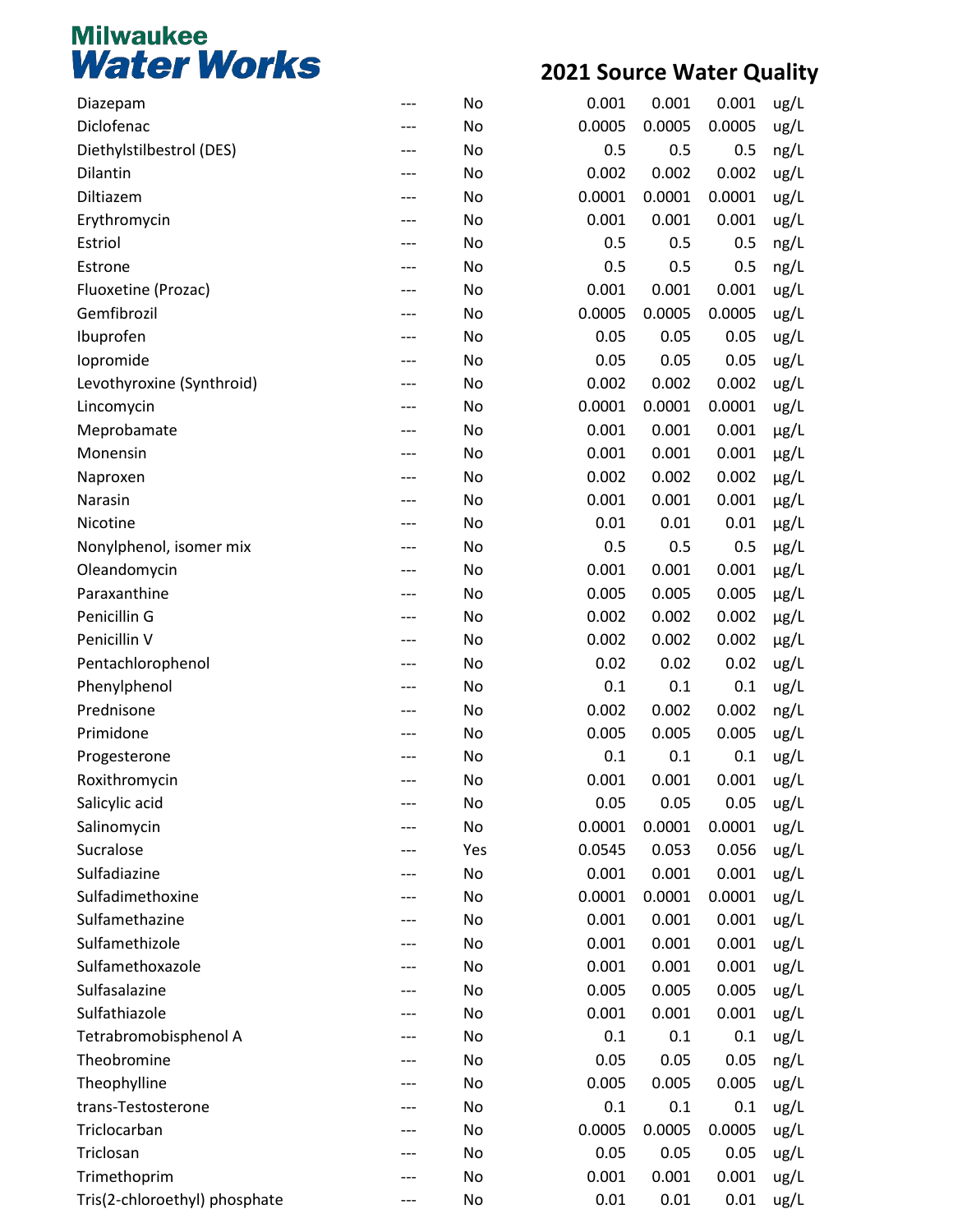| Tris(chloropropyl) phosphate           | ---            | Yes | 0.01  | 0.01  | 0.01  | ug/L |
|----------------------------------------|----------------|-----|-------|-------|-------|------|
| Tylosin                                | ---            | No  | 0.001 | 0.001 | 0.001 | ug/L |
| Virginiamycin M1                       | ---            | No  | 0.001 | 0.001 | 0.001 | ug/L |
| <b>Semi-Volatile Organic Compounds</b> |                |     |       |       |       |      |
| 1,2,4,5-Tetrachlorobenzene             | ---            | No  | 0.06  | 0.06  | 0.06  | ug/L |
| 1-Methylnaphthalene                    | ---            | No  | 0.02  | 0.02  | 0.02  | ug/L |
| 1-Naphthol                             | ---            | No  | 0.2   | 0.2   | 0.2   | ug/L |
| 2,2',3,3',4,4',6-Heptachlorobiphenyl   |                | No  | 0.01  | 0.01  | 0.01  | ug/L |
| 2,2',3,3',4,5',6,6'-Octachlorobiphenyl | ---            | No  | 0.01  | 0.01  | 0.01  | ug/L |
| 2,2',3',4,6-Pentachlorobiphenyl        | ---            | No  | 0.01  | 0.01  | 0.01  | ug/L |
| 2,2',4,4',5,6'-Hexachlorobiphenyl      | ---            | No  | 0.01  | 0.01  | 0.01  | ug/L |
| 2,2',4,4'-Tetrachlorobiphenyl          | ---            | No  | 0.01  | 0.01  | 0.01  | ug/L |
| 2,3-Dichlorobiphenyl                   | ---            | No  | 0.01  | 0.01  | 0.01  | ug/L |
| 2,4,5-TP (Silvex)                      | 50             | No  | 0.05  | 0.05  | 0.05  | ug/L |
| 2,4,5-Trichlorobiphenyl                | ---            | No  | 0.01  | 0.01  | 0.01  | ug/L |
| $2,4-D$                                | 70             | No  | 0.1   | 0.1   | 0.1   | ug/L |
| 2,4-Dinitrotoluene                     | ---            | No  | 0.3   | 0.3   | 0.3   | ug/L |
| 2,6-Dinitrotoluene                     | ---            | No  | 0.06  | 0.06  | 0.06  | ug/L |
| 2-Chlorobiphenyl                       | ---            | No  | 0.01  | 0.01  | 0.01  | ug/L |
| 2-Methylnaphthalene                    |                | No  | 0.02  | 0.02  | 0.02  | ug/L |
| 3-Hydroxycarbofuran                    | ---            | No  | 0.2   | 0.2   | 0.2   | ug/L |
| 4,4'-DDD                               | ---            | No  | 0.01  | 0.01  | 0.01  | ug/L |
| 4,4'-DDE                               | ---            | No  | 0.01  | 0.01  | 0.01  | ug/L |
| $4,4'-DDT$                             |                | No  | 0.01  | 0.01  | 0.01  | ug/L |
| Acenaphthene                           | ---            | No  | 0.01  | 0.01  | 0.01  | ug/L |
| Acenaphthylene                         | ---            | No  | 0.01  | 0.01  | 0.01  | ug/L |
| Acetochlor                             | ---            | No  | 0.02  | 0.02  | 0.02  | ug/L |
| Alachlor                               | $\overline{2}$ | No  | 0.05  | 0.05  | 0.05  | ug/L |
| Aldicarb                               |                | No  | 0.2   | 0.2   | 0.2   | ug/L |
| Aldicarb sulfone                       | ---            | No  | 0.2   | 0.2   | 0.2   | ug/L |
| Aldicarb sulfoxide                     |                | No  | 0.2   | 0.2   | 0.2   | ug/L |
| Aldrin                                 |                | No  | 0.02  | 0.02  | 0.02  | ug/L |
| alpha-Chlordane                        |                | No  | 0.01  | 0.01  | 0.01  | ug/L |
| alpha-Hexachlorocyclohexane            |                | No  | 0.01  | 0.01  | 0.01  | ug/L |
| Ametryn                                |                | No  | 0.03  | 0.03  | 0.03  | ug/L |
| Anilazine                              |                | No  | 0.03  | 0.03  | 0.03  | ug/L |
| Anthracene                             |                | No  | 0.01  | 0.01  | 0.01  | ug/L |
| Aroclor 1016                           |                | No  | 0.07  | 0.07  | 0.07  | ug/L |
| Aroclor 1221                           |                | No  | 0.1   | 0.1   | 0.1   | ug/L |
| Aroclor 1232                           |                | No  | 0.2   | 0.2   | 0.2   | ug/L |
| Aroclor 1242                           |                | No  | 0.2   | 0.2   | 0.2   | ug/L |
| Aroclor 1248                           |                | No  | 0.1   | 0.1   | 0.1   | ug/L |
| Aroclor 1254                           |                | No  | 0.1   | 0.1   | 0.1   | ug/L |
| Aroclor 1260                           |                | No  | 0.1   | 0.1   | 0.1   | ug/L |
| Aspon                                  |                | No  | 0.02  | 0.02  | 0.02  | ug/L |
| Atraton                                |                | No  | 0.03  | 0.03  | 0.03  | ug/L |
| Atrazine                               | 3              | No  | 0.03  | 0.03  | 0.03  | ug/L |
| Azinphos-ethyl                         |                | No  | 0.2   | 0.2   | 0.2   | ug/L |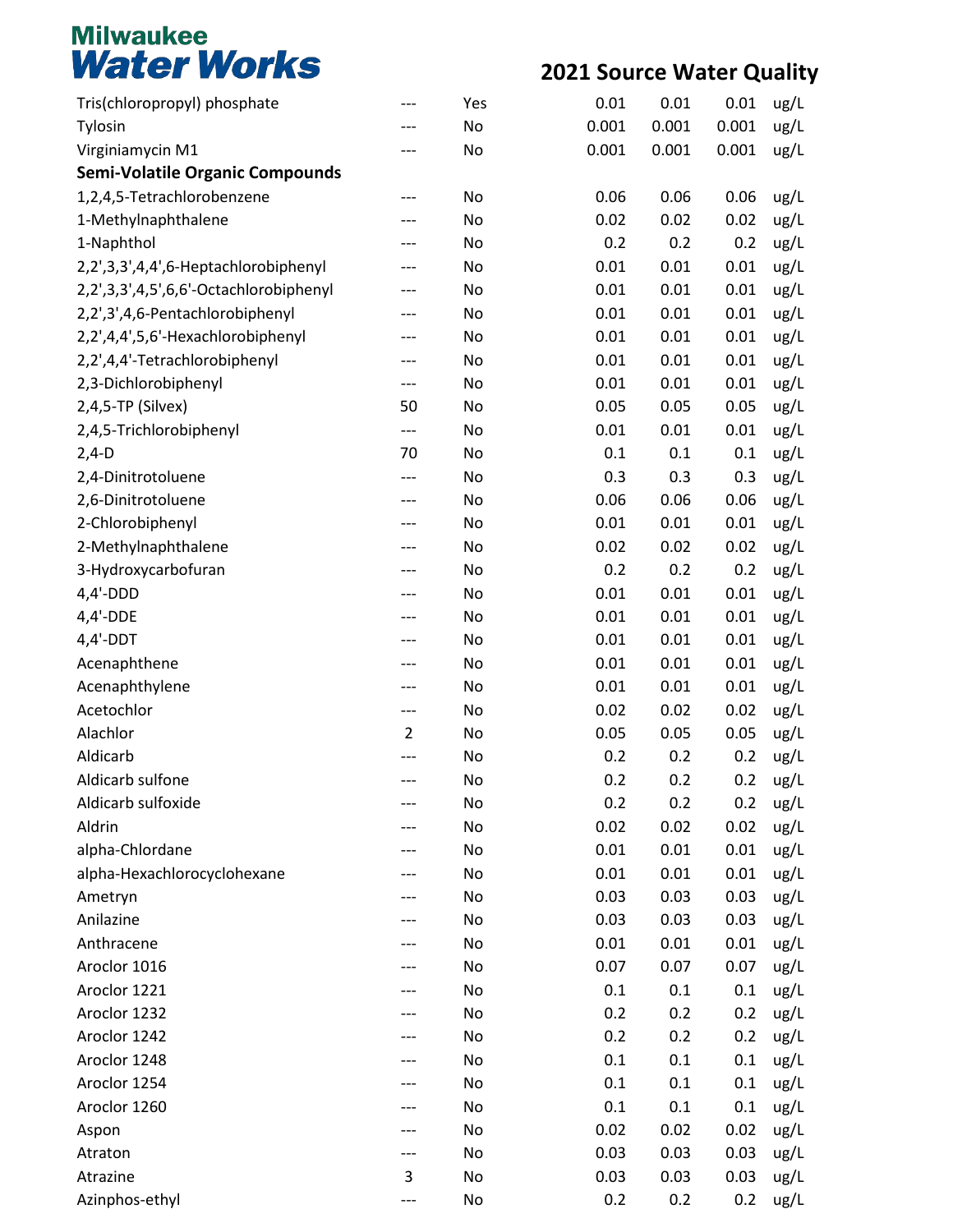| Azinphos-methyl           |                | No | 0.07           | 0.07           | 0.07           | ug/L |
|---------------------------|----------------|----|----------------|----------------|----------------|------|
| Bendiocarb                |                | No | 0.05           | 0.05           | 0.05           | ug/L |
| Benfluralin               | ---            | No | 0.02           | 0.02           | 0.02           | ug/L |
| Benzo(a)anthracene        | ---            | No | 0.01           | 0.01           | 0.01           | ug/L |
| Benzo(a)pyrene            | 0.2            | No | 0.01           | 0.01           | 0.01           | ug/L |
| Benzo(b)fluoranthene      | ---            | No | 0.03           | 0.03           | 0.03           | ug/L |
| Benzo(g,h,i)perylene      | ---            | No | 0.02           | 0.02           | 0.02           | ug/L |
| Benzo(k)fluoranthene      |                | No | 0.01           | 0.01           | 0.01           | ug/L |
| beta-BHC                  | ---            | No | 0.02           | 0.02           | 0.02           | ug/L |
| <b>Bolstar</b>            | ---            | No | 0.02           | 0.02           | 0.02           | ug/L |
| <b>Bromacil</b>           | ---            | No | 0              | 0              | $\mathbf 0$    | ug/L |
| <b>Butachlor</b>          |                | No | 0.05           | 0.05           | 0.05           | ug/L |
| <b>Butylate</b>           | ---            | No | 0.01           | 0.01           | 0.01           | ug/L |
| Butylbenzylphthalate      | ---            | No | 0.2            | 0.2            | 0.2            | ug/L |
| Carbaryl                  | ---            | No | 0.2            | 0.2            | 0.2            | ug/L |
| Carbofuran                | 40             | No | 0.3            | 0.3            | 0.3            | ug/L |
| Carbophenothion           | ---            | No | 0.06           | 0.06           | 0.06           | ug/L |
| Carboxin                  | ---            | No | 0.02           | 0.02           | 0.02           | ug/L |
| Chlordane                 | $\overline{2}$ | No | 0.1            | 0.1            | 0.1            | ug/L |
| Chlorfenvinphos           |                | No | 0.06           | 0.06           | 0.06           | ug/L |
| Chlorobenzilate           | ---            | No | 0.05           | 0.05           | 0.05           | ug/L |
| Chloroneb                 |                | No | 0.04           | 0.04           | 0.04           | ug/L |
| Chloropropylate           | ---            | No | 0.04           | 0.04           | 0.04           | ug/L |
| Chlorothalonil            |                | No | 0.01           | 0.01           | 0.01           | ug/L |
| Chlorpropham              | ---            | No | 0.05           | 0.05           | 0.05           | ug/L |
| Chlorpyrifos              |                | No | 0.03           | 0.03           | 0.03           | ug/L |
| Chlorpyrifos methyl       | ---            | No | 0.08           | 0.08           | 0.08           | ug/L |
| Chrysene                  |                | No | 0.01           | 0.01           | 0.01           | ug/L |
| cis-Nonachlor             |                | No | 0.01           | 0.01           | 0.01           | ug/L |
| Clomazone                 |                | No | 0.02           | 0.02           | 0.02           | ug/L |
| Clopyralid                |                | No | $\overline{2}$ | $\overline{2}$ | $\overline{2}$ |      |
| Coumaphos                 |                | No | 0.03           | 0.03           | 0.03           | ug/L |
|                           |                |    | 0.2            |                | 0.2            | ug/L |
| Crotoxyphos               |                | No |                | 0.2            |                | ug/L |
| Cyanazine                 |                | No | 0.02           | 0.02           | 0.02           | ug/L |
| Cycloate                  |                | No | 0.04           | 0.04           | 0.04           | ug/L |
| Dalapon                   | 200            | No | 0.5            | 0.5            | 0.5            | ug/L |
| <b>DCPA</b>               |                | No | 0.01           | 0.01           | 0.01           | ug/L |
| delta-BHC                 |                | No | 0.1            | 0.1            | 0.1            | ug/L |
| Demeton O                 |                | No | 0.05           | 0.05           | 0.05           | ug/L |
| Demeton S                 |                | No | 0.07           | 0.07           | 0.07           | ug/L |
| Desethylatrazine          | ---            | No | 0.01           | 0.01           | 0.01           | ug/L |
| Desisopropylatrazine      |                | No | 0.08           | 0.08           | 0.08           | ug/L |
| Di(2-ethylhexyl)adipate   | 400            | No | 0.6            | 0.6            | 0.6            | ug/L |
| Di(2-ethylhexyl)phthalate | 6              | No | 0.6            | 0.6            | 0.6            | ug/L |
| Diazinon                  |                | No | 0.02           | 0.02           | 0.02           | ug/L |
| Dibenzo(a,h)anthracene    |                | No | 0.03           | 0.03           | 0.03           | ug/L |
| Dicamba                   |                | No | 0.1            | 0.1            | 0.1            | ug/L |
| Dichlobenil               |                | No | 0.02           | 0.02           | 0.02           | ug/L |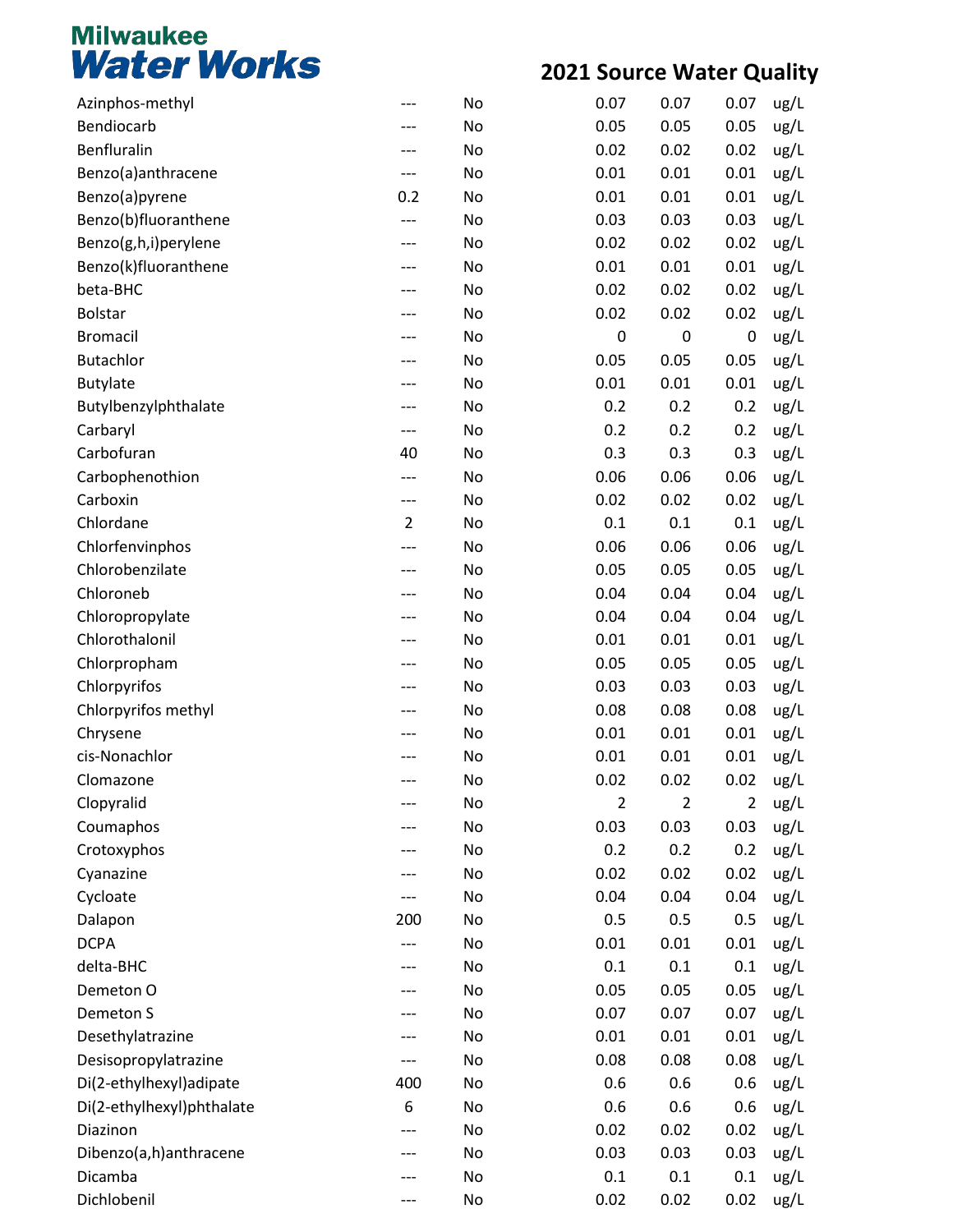| Dichlofenthion          |                | No | 0.02           | 0.02           | 0.02           | ug/L         |
|-------------------------|----------------|----|----------------|----------------|----------------|--------------|
| Dichloran               |                | No | 0.04           | 0.04           | 0.04           | ug/L         |
| Dichlorvos              |                | No | 0.02           | 0.02           | 0.02           | ug/L         |
| Dicrotophos             |                | No | 0.2            | 0.2            | 0.2            | ug/L         |
| Dieldrin                |                | No | 0.02           | 0.02           | 0.02           | ug/L         |
| Diethylphthalate        |                | No | 0.2            | 0.2            | 0.2            | ug/L         |
| Dimethoate              |                | No | 0.2            | 0.2            | 0.2            | ug/L         |
| Dimethylphthalate       |                | No | 0.2            | 0.2            | 0.2            | ug/L         |
| Di-n-butylphthalate     |                | No | 0.2            | 0.2            | 0.2            | ug/L         |
| Di-n-octylphthalate     | ---            | No | 0.2            | 0.2            | 0.2            | ug/L         |
| Dinoseb                 | $7*$           | No | 0.08           | 0.08           | 0.08           | ug/L         |
| Dioxathion A            |                | No | 0.2            | 0.2            | 0.2            | ug/L         |
| Dioxathion B            |                | No | 0.3            | 0.3            | 0.3            | ug/L         |
| Diphenamid              | ---            | No | 0.03           | 0.03           | 0.03           | ug/L         |
| Diquat                  | $20*$          | No | 0.3            | 0.3            | 0.3            | ug/L         |
| Disulfoton              |                | No | 0.05           | 0.05           | 0.05           | ug/L         |
| Disulfoton sulfone      |                | No | 0.05           | 0.05           | 0.05           | ug/L         |
| Disulfoton sulfoxide    |                | No | 1              | $\mathbf{1}$   | $\mathbf 1$    | ug/L         |
| Endosulfan I            |                | No | 0.02           | 0.02           | 0.02           | ug/L         |
| Endosulfan II           |                | No | 0.02           | 0.02           | 0.02           | ug/L         |
| Endosulfan sulfate      | ---            | No | 0.04           | 0.04           | 0.04           | ug/L         |
| Endothall               | 100            | No | 3.7            | 3.7            | 3.7            | ug/L         |
| Endrin                  | $\overline{2}$ | No | 0.01           | 0.01           | 0.01           | ug/L         |
| Endrin aldehyde         | ---            | No | 0.03           | 0.03           | 0.03           | ug/L         |
| E-Phosphamidon          |                | No | 0.3            | 0.3            | 0.3            | ug/L         |
| <b>EPN</b>              |                | No | 0.07           | 0.07           | 0.07           | ug/L         |
| <b>EPTC</b>             |                | No | 0.02           | 0.02           | 0.02           | ug/L         |
| Erucylamide             |                | No | $\overline{2}$ | $\overline{2}$ | $\overline{2}$ | ug/L         |
| Esfenvalerate           |                | No | 0.1            | 0.1            | 0.1            | ug/L         |
| Ethalfluralin           |                | No | 0.03           | 0.03           | 0.03           | ug/L         |
| Ethion                  |                | No | 0.02           | 0.02           | 0.02           |              |
| Ethofumesate            |                | No | 0.03           | 0.03           | 0.03           | ug/L<br>ug/L |
|                         |                | No | 0.07           | 0.07           | 0.07           |              |
| Ethoprop<br>Etridiazole |                | No | 0.03           | 0.03           | 0.03           | ug/L         |
|                         |                | No | 0.02           | 0.02           | 0.02           | ug/L         |
| Famphur                 |                | No | 0.03           | 0.03           | 0.03           | ug/L         |
| Fenamiphos<br>Fenarimol |                |    | 0.3            |                |                | ug/L         |
| Fenitrothion            |                | No | 0.2            | 0.3            | 0.3            | ug/L         |
|                         |                | No |                | 0.2            | 0.2            | ug/L         |
| Fenoxaprop-ethyl        |                | No | 0.3            | 0.3            | 0.3            | ug/L         |
| Fensulfothion           |                | No | 0.1            | 0.1            | 0.1            | ug/L         |
| Fenthion                |                | No | 0.03           | 0.03           | 0.03           | ug/L         |
| Fluazifop-butyl         |                | No | 0.02           | 0.02           | 0.02           | ug/L         |
| Fluchloralin            |                | No | 0.05           | 0.05           | 0.05           | ug/L         |
| Fluometuron             |                | No | 0.5            | 0.5            | 0.5            | ug/L         |
| Fluoranthene            |                | No | 0.01           | 0.01           | 0.01           | ug/L         |
| Fluorene                |                | No | 0.01           | 0.01           | 0.01           | ug/L         |
| Fluridone               |                | No | 0.4            | 0.4            | 0.4            | ug/L         |
| Fonofos                 | ---            | No | 0.02           | 0.02           | 0.02           | ug/L         |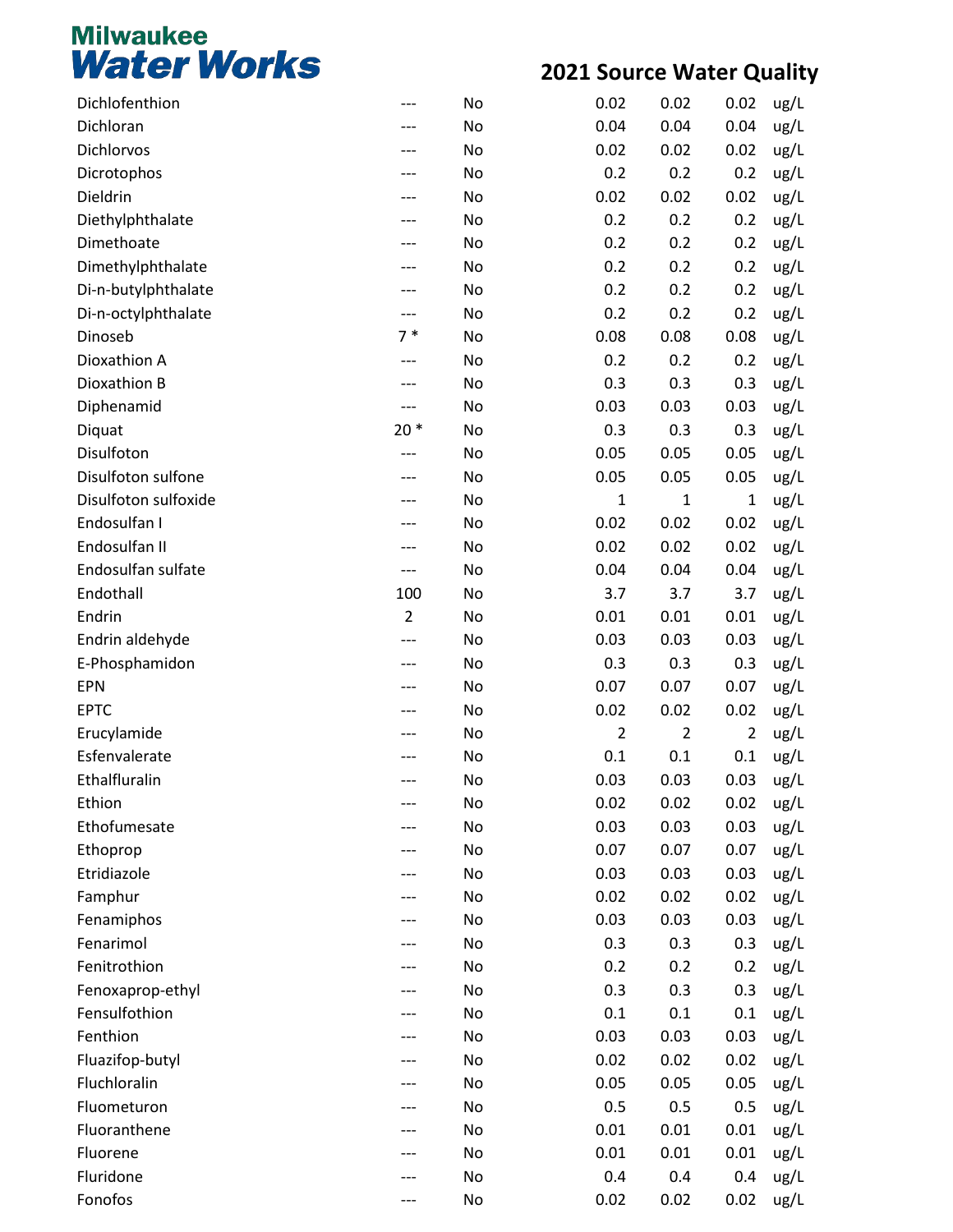| gamma-BHC (Lindane)       | 0.2         | No | 0.01           | 0.01 | 0.01           | ug/L |
|---------------------------|-------------|----|----------------|------|----------------|------|
| gamma-Chlordane           | ---         | No | 0.01           | 0.01 | 0.01           | ug/L |
| Glyphosate                | 700         | No | 3.3            | 3.3  | 3.3            | ug/L |
| Heptachlor                | 0.4         | No | 0.01           | 0.01 | 0.01           | ug/L |
| Heptachlor epoxide        | 0.2         | No | 0.02           | 0.02 | 0.02           | ug/L |
| Hexachlorobenzene         | $\mathbf 1$ | No | 0.01           | 0.01 | 0.01           | ug/L |
| Hexachlorocyclopentadiene | 50          | No | 0.01           | 0.01 | 0.01           | ug/L |
| Hexazinone                | ---         | No | 0.05           | 0.05 | 0.05           | ug/L |
| Indeno(1,2,3-cd)pyrene    | ---         | No | 0.02           | 0.02 | 0.02           | ug/L |
| Iprodione                 | ---         | No | 0.2            | 0.2  | 0.2            | ug/L |
| Isofenphos                | ---         | No | 0.2            | 0.2  | 0.2            | ug/L |
| Isophorone                |             | No | 0.02           | 0.02 | 0.02           | ug/L |
| Leptophos                 | ---         | No | 0.05           | 0.05 | 0.05           | ug/L |
| Malathion                 | ---         | No | 0.01           | 0.01 | 0.01           | ug/L |
| Metalaxyl                 | ---         | No | 0.08           | 0.08 | 0.08           | ug/L |
| Methomyl                  | ---         | No | 0.3            | 0.3  | 0.3            | ug/L |
| Methoxychlor              | 40          | No | 0.05           | 0.05 | 0.05           | ug/L |
| Methyl paraoxon           | ---         | No | 0.05           | 0.05 | 0.05           | ug/L |
| Methyl parathion          | ---         | No | 0.1            | 0.1  | 0.1            | ug/L |
| Metolachlor               |             | No | 0.05           | 0.05 | 0.05           | ug/L |
| Metribuzin                | ---         | No | 0.06           | 0.06 | 0.06           | ug/L |
| Metsulfuron-methyl        | ---         | No | $\overline{2}$ | 2    | $\overline{2}$ | ug/L |
| Mevinphos                 | ---         | No | 0.03           | 0.03 | 0.03           | ug/L |
| MGK 264 isomer a          |             | No | 0.01           | 0.01 | 0.01           | ug/L |
| MGK 264 isomer b          | ---         | No | 0.01           | 0.01 | 0.01           | ug/L |
| <b>MGK 326</b>            | ---         | No | 0.01           | 0.01 | 0.01           | ug/L |
| Mirex                     | ---         | No | 0.09           | 0.09 | 0.09           | ug/L |
| Molinate                  |             | No | 0.02           | 0.02 | 0.02           | ug/L |
| Monocrotophos             |             | No | 0.2            | 0.2  | 0.2            | ug/L |
| Naled                     | ---         | No | 0.2            | 0.2  | 0.2            | ug/L |
| Napropamide               |             | No | 0.04           | 0.04 | 0.04           | ug/L |
| Norflurazon               |             | No | 0.2            | 0.2  | 0.2            | ug/L |
| Oryzalin                  |             | No | 0.3            | 0.3  | 0.3            | ug/L |
| Oxadiazon                 |             | No | 0.01           | 0.01 | 0.01           | ug/L |
| Oxamyl                    | 200         | No | 0.3            | 0.3  | 0.3            | ug/L |
| Oxychlordane              | ---         | No | 0.02           | 0.02 | 0.02           | ug/L |
| Oxyfluorfen               | ---         | No | 0.3            | 0.3  | 0.3            | ug/L |
| Paraquat                  |             | No | 0.3            | 0.3  | 0.3            | ug/L |
| Parathion                 |             | No | 0.2            | 0.2  | 0.2            | ug/L |
| Pebulate                  | ---         | No | 0.02           | 0.02 | 0.02           | ug/L |
| Pendimethalin             | ---         | No | 0.01           | 0.01 | 0.01           | ug/L |
| Pentachlorobenzene        |             | No | 0.05           | 0.05 | 0.05           | ug/L |
| Pentachloronitrobenzene   |             | No | 0.03           | 0.03 | 0.03           | ug/L |
| Permethrin, cis & trans   | ---         | No | 0.17           | 0.17 | 0.17           | ug/L |
| Phenanthrene              |             | No | 0.01           | 0.01 | 0.01           | ug/L |
| Phorate                   |             | No | 0.03           | 0.03 | 0.03           | ug/L |
| Phosmet                   |             | No | 0.09           | 0.09 | 0.09           | ug/L |
| Picloram                  | 500         | No | 0.07           | 0.07 | 0.07           | ug/L |
|                           |             |    |                |      |                |      |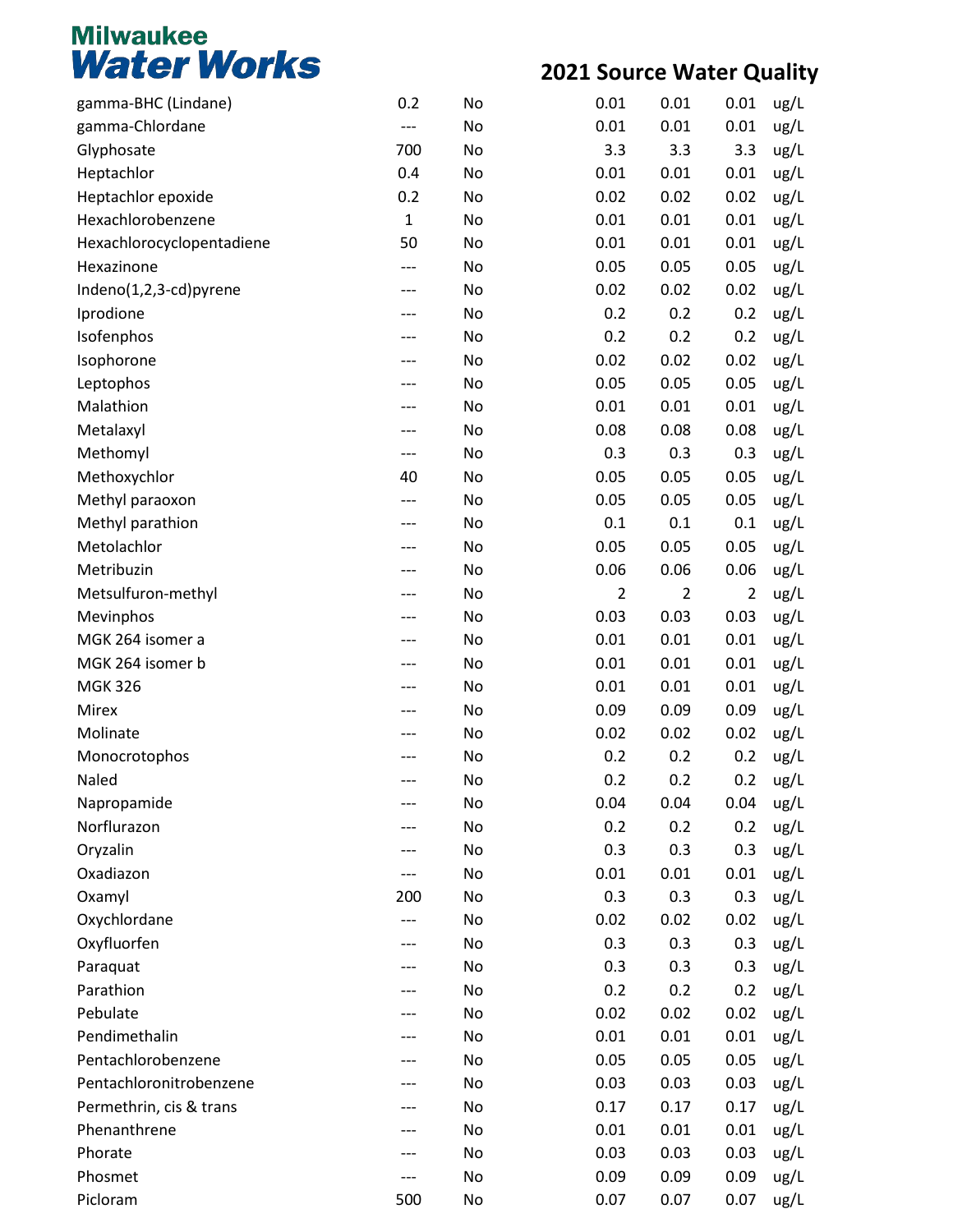| Profluralin                           | ---            | No | 0.04           | 0.04           | 0.04           | ug/L |
|---------------------------------------|----------------|----|----------------|----------------|----------------|------|
| Prometon                              |                | No | 0.03           | 0.03           | 0.03           | ug/L |
| Prometryn                             | ---            | No | 0.06           | 0.06           | 0.06           | ug/L |
| Pronamide                             |                | No | 0.05           | 0.05           | 0.05           | ug/L |
| Propachlor                            |                | No | 0.04           | 0.04           | 0.04           | ug/L |
| Propanil                              | ---            | No | 0.03           | 0.03           | 0.03           | ug/L |
| Propazine                             | ---            | No | 0.02           | 0.02           | 0.02           | ug/L |
| Propiconazole isomer a                | ---            | No | 0.2            | 0.2            | 0.2            | ug/L |
| Propiconazole isomer b                |                | No | 0.2            | 0.2            | 0.2            | ug/L |
| Prothiofos                            | ---            | No | 0.09           | 0.09           | 0.09           | ug/L |
| Pyrene                                | ---            | No | 0.01           | 0.01           | 0.01           | ug/L |
| Simazine                              | 4              | No | 0.03           | 0.03           | 0.03           | ug/L |
| Simetryn                              | ---            | No | 0.02           | 0.02           | 0.02           | ug/L |
| Stirofos                              | ---            | No | 0.02           | 0.02           | 0.02           | ug/L |
| Sulfotep                              | ---            | No | 0.2            | 0.2            | 0.2            | ug/L |
| Tebuthiuron                           |                | No | $\overline{2}$ | $\overline{2}$ | $\overline{2}$ | ug/L |
| <b>TEPP</b>                           |                | No | 0.3            | 0.3            | 0.3            | ug/L |
| Terbacil                              | ---            | No | 0.12           | 0.12           | 0.12           | ug/L |
| Terbufos                              | ---            | No | 0.03           | 0.03           | 0.03           | ug/L |
| Terbutryn                             |                | No | 0.03           | 0.03           | 0.03           | ug/L |
| Thiabendazole                         |                | No | 0.3            | 0.3            | 0.3            | ug/L |
| Thiobencarb                           | ---            | No | 0.01           | 0.01           | 0.01           | ug/L |
| Thionazin                             | ---            | No | 0.08           | 0.08           | 0.08           | ug/L |
| Toxaphene                             | 3              | No | 0.4            | 0.4            | 0.4            | ug/L |
| trans-Nonachlor                       | ---            | No | 0.01           | 0.01           | 0.01           | ug/L |
| Triadimefon                           | ---            | No | 0.07           | 0.07           | 0.07           | ug/L |
| <b>Tribufos</b>                       | ---            | No | 0.05           | 0.05           | 0.05           | ug/L |
| Trichloronate                         |                | No | 0.2            | 0.2            | 0.2            | ug/L |
| Tricyclazole                          |                | No | 0.3            | 0.3            | 0.3            | ug/L |
| Trifluralin                           | ---            | No | 0.01           | 0.01           | 0.01           | ug/L |
| Vernolate                             | ---            | No | 0.03           | 0.03           | 0.03           | ug/L |
| Vinclozolin                           |                | No | 0.08           | 0.08           | 0.08           | ug/L |
| Z-Phosphamidon                        |                | No | 0.07           | 0.07           | 0.07           | ug/L |
| <b>Volatile Organic Compounds</b>     |                |    |                |                |                |      |
| 1,1,1,2-Tetrachloroethane             |                | No | 0.3            | 0.3            | 0.3            | ug/L |
| 1,1,1-Trichloroethane                 | 200            | No | 0.2            | 0.2            | 0.2            | ug/L |
| 1,1,2,2-Tetrachloroethane             |                | No | 0.2            | 0.2            | 0.2            | ug/L |
| 1,1,2-Trichloro-1,2,2-trifluoroethane | ---            | No | 0.3            | 0.3            | 0.3            | ug/L |
| 1,1,2-Trichloroethane                 | 5              | No | 0.2            | 0.2            | 0.2            | ug/L |
| 1,1-Dichloroethane                    | ---            | No | 0.1            | 0.1            | 0.1            | ug/L |
| 1,1-Dichloroethylene                  | $\overline{7}$ | No | 0.2            | 0.2            | 0.2            | ug/L |
| 1,1-Dichloropropanone                 | ---            | No | 1.6            | 1.6            | 1.6            | ug/L |
| 1,1-Dichloropropylene                 | ---            | No | 0.2            | 0.2            | 0.2            | ug/L |
| 1,2,3-Trichlorobenzene                | ---            | No | 0.2            | 0.2            | 0.2            | ug/L |
| 1,2,3-Trichloropropane                | ---            | No | 0.2            | 0.2            | 0.2            | ug/L |
| 1,2,3-Trimethylbenzene                | ---            | No | 0.2            | 0.2            | 0.2            | ug/L |
| 1,2,4-Trichlorobenzene                | 70             | No | 0.2            | 0.2            | 0.2            | ug/L |
| 1,2,4-Trimethylbenzene                | ---            | No | 0.2            | 0.2            | 0.2            | ug/L |
|                                       |                |    |                |                |                |      |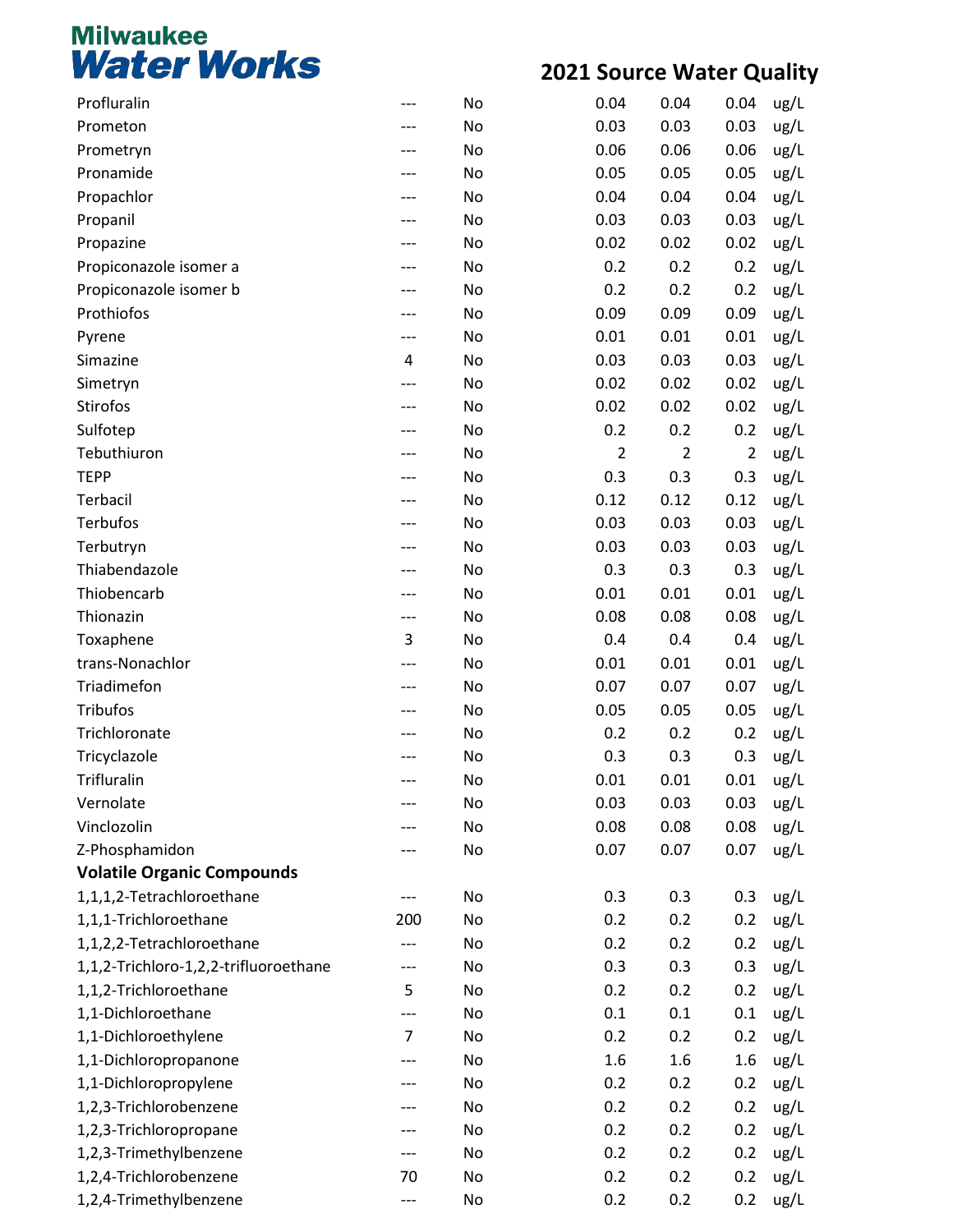| 1,2-Dibromo-3-chloropropane (DBCP) |     | No  | 0.01           | 0.01           | 0.01           | ug/L |
|------------------------------------|-----|-----|----------------|----------------|----------------|------|
| 1,2-Dibromoethane (EDB)            |     | No  | 0.01           | 0.01           | 0.01           | ug/L |
| 1,2-Dichlorobenzene                | 600 | No  | 0.2            | 0.2            | 0.2            | ug/L |
| 1,2-Dichloroethane                 | 5   | No  | 0.2            | 0.2            | 0.2            | ug/L |
| 1,2-Dichloropropane                | 5   | No  | 0.2            | 0.2            | 0.2            | ug/L |
| 1,2-Xylene                         | --- | No  | 0.2            | 0.2            | 0.2            | ug/L |
| $1,3 + 1,4$ -Xylene                |     | No  | 0.5            | 0.5            | 0.5            | ug/L |
| 1,3,5-Trimethylbenzene             |     | No  | 0.2            | 0.2            | 0.2            | ug/L |
| 1,3-Butadiene                      |     | No  | 0.5            | 0.5            | 0.5            | ug/L |
| 1,3-Dichlorobenzene                |     | No  | 0.1            | 0.1            | 0.1            | ug/L |
| 1,3-Dichloropropane                |     | No  | 0.1            | 0.1            | 0.1            | ug/L |
| 1,3-Dichloropropylene, cis & trans | --- | No  | 0.5            | 0.5            | 0.5            | ug/L |
| 1,4-Dichlorobenzene                | 75  | No  | 0.2            | 0.2            | 0.2            | ug/L |
| 1,4-Dioxane                        | --- | No  | $\overline{2}$ | $\overline{2}$ | $\overline{2}$ | ug/L |
| 1-Chlorobutane                     |     | No  | 0.7            | 0.7            | 0.7            | ug/L |
| 2,2-Dichloropropane                | --- | No  | 0.2            | 0.2            | 0.2            | ug/L |
| 2,3,7,8-TCDD                       | 0   | No  | 5              | 5              | 5              | pg/L |
| 2-Butanone (MEK)                   |     | No  | $\overline{2}$ | $\overline{2}$ | $\overline{2}$ | ug/L |
| 2-Chlorotoluene                    |     | No  | 0.1            | 0.1            | 0.1            | ug/L |
| 2-Hexanone                         |     | No  | 1.2            | 1.2            | 1.2            | ug/L |
| 2-Nitropropane                     |     | No  | 0.9            | 0.9            | 0.9            | ug/L |
| 4-Chlorotoluene                    |     | No  | 0.2            | 0.2            | 0.2            | ug/L |
| 4-Isopropyltoluene                 |     | No  | 0.2            | 0.2            | 0.2            | ug/L |
| 4-Methyl-2-pentanone (MIBK)        |     | No  | 1.5            | 1.5            | 1.5            | ug/L |
| Acetone                            |     | No  | $\overline{2}$ | $\overline{2}$ | $\overline{2}$ | ug/L |
| Acrylonitrile                      |     | No  | 0.9            | 0.9            | 0.9            | ug/L |
| Allyl chloride                     | --- | No  | 1.1            | 1.1            | 1.1            | ug/L |
| Benzene                            | 5   | No  | 0.2            | 0.2            | 0.2            | ug/L |
| Benzyl chloride                    |     | No  | 0.4            | 0.4            | 0.4            | ug/L |
| Bromobenzene                       |     | No  | 0.1            | 0.1            | 0.1            | ug/L |
| Bromochloromethane                 |     | No  | 0.2            | 0.2            | 0.2            | ug/L |
| Bromodichloromethane               |     | Yes | 0.85           | 0.1            | 1.6            | ug/L |
| Bromoform                          |     | No  | 0.2            | 0.2            | 0.2            | ug/L |
| Bromomethane                       |     | No  | 0.4            | 0.4            | 0.4            | ug/L |
| Carbon disulfide                   |     | No  | 1              | $\mathbf{1}$   | 1              | ug/L |
| Carbon tetrachloride               | 5   | No  | 0.1            | 0.1            | 0.1            | ug/L |
| Chloroacetonitrile                 |     | No  | $\overline{2}$ | $\overline{2}$ | $\overline{2}$ | ug/L |
| Chlorobenzene                      | 100 | No  | 0.2            | 0.2            | 0.2            | ug/L |
| Chloroethane                       |     | No  | 0.2            | 0.2            | 0.2            | ug/L |
| Chloroform                         |     | Yes | 0.7            | 0.2            | 1.2            | ug/L |
| Chloromethane                      |     | No  | 0.2            | 0.2            | 0.2            | ug/L |
| Chloroprene                        |     | No  | 0.4            | 0.4            | 0.4            | ug/L |
| cis-1,2-Dichloroethylene           | 70  | No  | 0.2            | 0.2            | 0.2            | ug/L |
| cis-1,3-Dichloropropylene          |     | No  | 0.2            | 0.2            | 0.2            | ug/L |
| Cyclohexanone                      |     | No  | 5              | 5              | 5              | ug/L |
| Di(2-chloroethyl)ether             |     | No  | 0.8            | 0.8            | 0.8            | ug/L |
| Dibromochloromethane               |     | Yes | 0.6            | 0.1            | 1.1            | ug/L |
| Dibromomethane                     |     | No  | 0.2            | 0.2            | 0.2            | ug/L |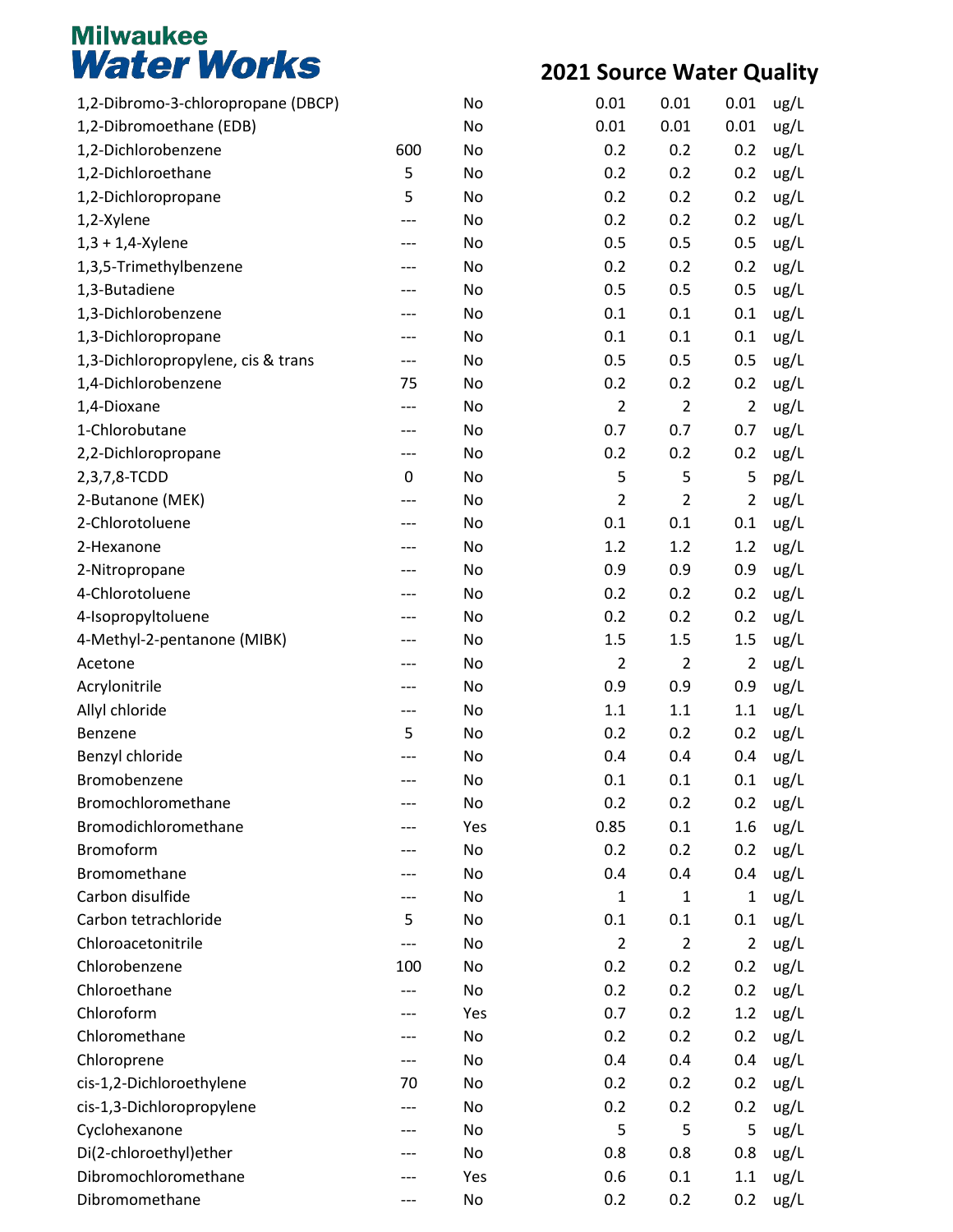| Dichlorodifluoromethane           | ---   | No  | 0.3            | 0.3            | 0.3            | ug/L |
|-----------------------------------|-------|-----|----------------|----------------|----------------|------|
| Dichloromethane                   | 5     | No  | 0.4            | 0.4            | 0.4            | ug/L |
| Diisopropyl ether                 | ---   | No  | 0.5            | 0.5            | 0.5            | ug/L |
| Epichlorohydrin                   |       | No  | 0.8            | 0.8            | 0.8            | ug/L |
| Ethyl acrylate                    |       | No  | 0.4            | 0.4            | 0.4            | ug/L |
| <b>Ethyl Ether</b>                |       | No  | 0.3            | 0.3            | 0.3            | ug/L |
| Ethyl methacrylate                |       | No  | $\mathbf{1}$   | $\mathbf 1$    | 1              | ug/L |
| Ethyl tert-butyl ether            | ---   | No  | 0.4            | 0.4            | 0.4            | ug/L |
| Ethylbenzene                      | 700   | No  | 0.2            | 0.2            | 0.2            | ug/L |
| Hexachlorobutadiene               | ---   | No  | 0.2            | 0.2            | 0.2            | ug/L |
| Hexachloroethane                  | ---   | No  | 1.1            | 1.1            | 1.1            | ug/L |
| Isopropylbenzene                  |       | No  | 0.2            | 0.2            | 0.2            | ug/L |
| Methacrylonitrile                 |       | No  | 1.7            | 1.7            | 1.7            | ug/L |
| Methyl iodide                     |       | No  | $\overline{2}$ | $\overline{2}$ | $\overline{2}$ | ug/L |
| Methylacrylate                    |       | No  | 0.8            | 0.8            | 0.8            | ug/L |
| Methylmethacrylate                |       | No  | $\mathbf{1}$   | $\mathbf{1}$   | $\mathbf 1$    | ug/L |
| Methyl-t-butyl ether (MTBE)       | ---   | No  | 0.4            | 0.4            | 0.4            | ug/L |
| Naphthalene                       |       | No  | 0.02           | 0.02           | 0.02           | ug/L |
| n-Butyl acrylate                  |       | No  | 0.5            | 0.5            | 0.5            | ug/L |
| n-Butylbenzene                    |       | No  | 0.2            | 0.2            | 0.2            | ug/L |
| Nitrobenzene                      |       | No  | $\overline{2}$ | $\overline{2}$ | $\overline{2}$ | ug/L |
| n-Propylbenzene                   |       | No  | 0.2            | 0.2            | 0.2            | ug/L |
| Pentachloroethane                 |       | No  | 1.1            | 1.1            | 1.1            | ug/L |
| Propionitrile                     |       | No  | 1.3            | 1.3            | 1.3            | ug/L |
| sec-Butylbenzene                  | ---   | No  | 0.2            | 0.2            | 0.2            | ug/L |
| Styrene                           | 100   | No  | 0.2            | 0.2            | 0.2            | ug/L |
| tert-Amyl Methyl ether            |       | No  | 0.6            | 0.6            | 0.6            | ug/L |
| tert-Butyl alcohol                |       | No  | 0.6            | 0.6            | 0.6            | ug/L |
| tert-Butylbenzene                 | ---   | No  | 0.2            | 0.2            | 0.2            | ug/L |
| Tetrachloroethylene               | 5     | No  | 0.2            | 0.2            | 0.2            | ug/L |
| Tetrahydrofuran                   | ---   | No  | 1.4            | 1.4            | 1.4            | ug/L |
| Toluene                           | 1000  | No  | 0.2            | 0.2            | 0.2            | ug/L |
| <b>Total Dichlorobenzene</b>      |       | No  | 0.1            | 0.1            | 0.1            | ug/L |
| trans-1,2-Dichloroethylene        | 100   | No  | 0.2            | 0.2            | 0.2            | ug/L |
| trans-1,3-Dichloropropylene       |       | No  | 0.2            | 0.2            | 0.2            | ug/L |
| trans-1,4-Dichloro-2-butylene     | ---   | No  | 1.4            | 1.4            | 1.4            | ug/L |
| Trichloroethylene                 | 5     | No  | 0.2            | 0.2            | 0.2            | ug/L |
| Trichlorofluoromethane            | ---   | No  | 0.2            | 0.2            | 0.2            | ug/L |
| <b>TTHM</b>                       | 80    | Yes | 2.05           | 0.20           | 3.90           | ug/L |
| Vinyl acetate                     | ---   | No  | $\overline{2}$ | $\overline{2}$ | $\overline{2}$ | ug/L |
| Vinyl chloride                    | 0.2   | No  | 0.2            | 0.2            | 0.2            | ug/L |
| Xylenes, Total                    | 10000 | No  | 0.1            | 0.1            | 0.1            | ug/L |
| 1,1,1,2-Tetrachloroethane         | $---$ | No  | 0.3            | 0.3            | 0.3            | ug/L |
| 1,1,1-Trichloroethane             | 200   | No  | 0.2            | 0.2            | 0.2            | ug/L |
| 1,1,2,2-Tetrachloroethane         |       | No  | 0.2            | 0.2            | 0.2            | ug/L |
| <b>Brominated Diphenyl Ethers</b> |       |     |                |                |                |      |
| BDE-1                             |       | No  | 6.41           | 6.41           | 6.41           | pg/L |
| <b>BDE-10</b>                     |       | No  | 0.955          | 0.955          | 0.955          | pg/L |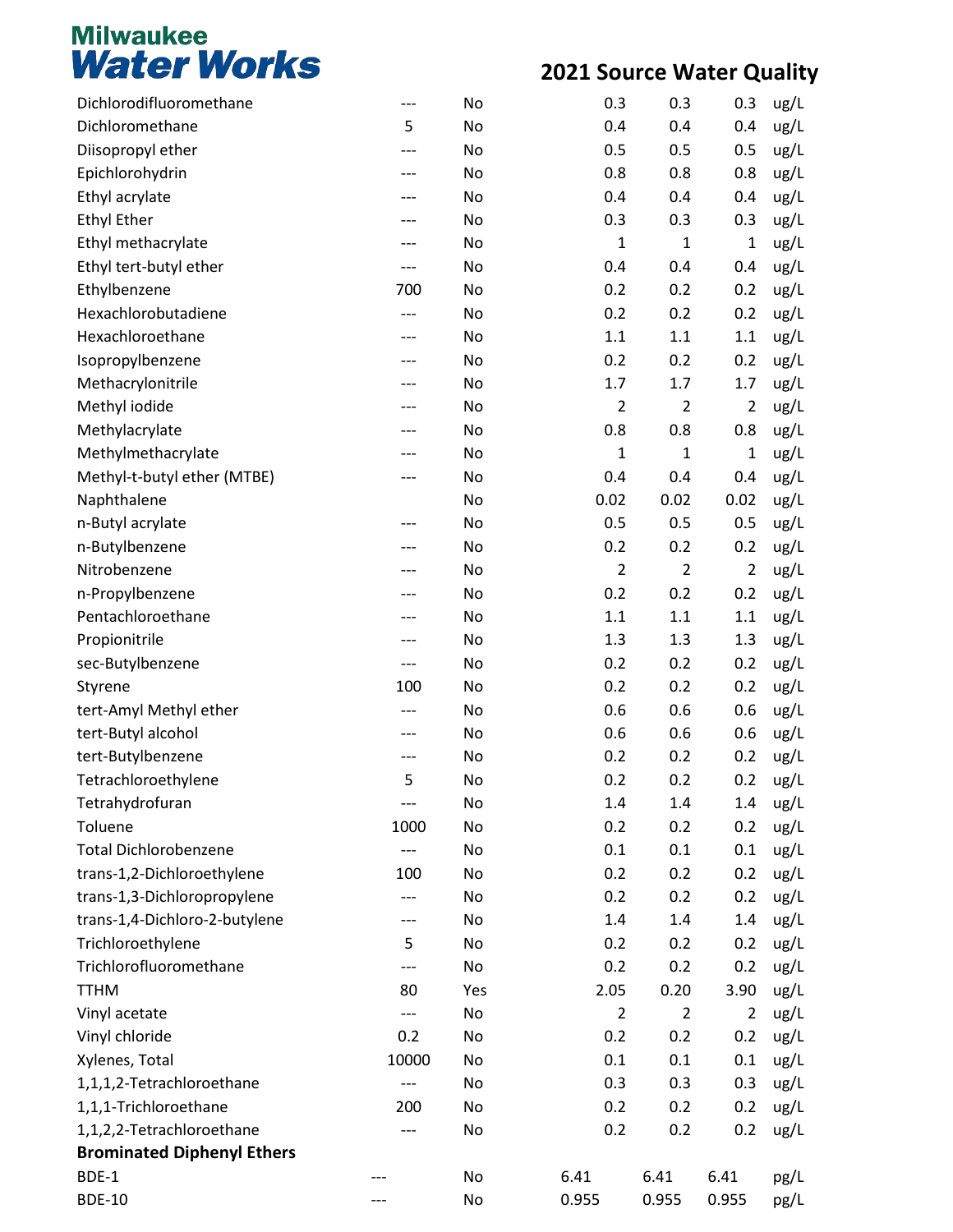#### **2021 Source Water Quality**

| <b>BDE-100</b> | No | 2.88  | 2.88  | 2.88  | pg/L |
|----------------|----|-------|-------|-------|------|
| <b>BDE-105</b> | No | 3.76  | 3.76  | 3.76  | pg/L |
| <b>BDE-116</b> | No | 3.76  | 3.76  | 3.76  | pg/L |
| BDE-119/120    | No | 0.702 | 0.702 | 0.702 | pg/L |
| <b>BDE-12</b>  | No | 1.46  | 1.46  | 1.46  | pg/L |
| <b>BDE-126</b> | No | 1.46  | 1.46  | 1.46  | pg/L |
| BDE-128/154    | No | 0.659 | 0.659 | 0.659 | pg/L |
| <b>BDE-13</b>  | No | 1.07  | 1.07  | 1.07  | pg/L |
| <b>BDE-138</b> | No | 1.07  | 1.07  | 1.07  | pg/L |
| <b>BDE-140</b> | No | 0.701 | 0.701 | 0.701 | pg/L |
| <b>BDE-15</b>  | No | 0.954 | 0.954 | 0.954 | pg/L |
| <b>BDE-153</b> | No | 0.954 | 0.954 | 0.954 | pg/L |
| <b>BDE-155</b> | No | 1.88  | 1.88  | 1.88  | pg/L |
| <b>BDE-166</b> | No | 1.88  | 1.88  | 1.88  | pg/L |
| <b>BDE-17</b>  | No | 1.96  | 1.96  | 1.96  | pg/L |
| BDE-181/177    | No | 1.96  | 1.96  | 1.96  | pg/L |
| BDE-183/176    | No | 1.89  | 1.89  | 1.89  | pg/L |
| BDE-190/171    | No | 4.11  | 4.11  | 4.11  | pg/L |
| BDE-2          | No | 5.5   | 5.5   | 5.5   | pg/L |
| BDE-203/200    | No | 8.85  | 8.85  | 8.85  | pg/L |
| <b>BDE-206</b> | No | 8.85  | 8.85  | 8.85  | pg/L |
| <b>BDE-207</b> | No | 5.67  | 5.67  | 5.67  | pg/L |
| <b>BDE-208</b> | No | 190   | 190   | 190   | pg/L |
| <b>BDE-209</b> | No | 190   | 190   | 190   | pg/L |
| <b>BDE-25</b>  | No | 1.07  | 1.07  | 1.07  | pg/L |
| BDE-28/33      | No | 3.64  | 3.64  | 3.64  | pg/L |
| BDE-3          | No | 3.64  | 3.64  | 3.64  | pg/L |
| <b>BDE-30</b>  | No | 0.205 | 0.205 | 0.205 | pg/L |
| <b>BDE-32</b>  | No | 0.156 | 0.156 | 0.156 | pg/L |
| BDE-35/21      | No | 0.15  | 0.15  | 0.15  | pg/L |
| <b>BDE-37</b>  | No | 12.9  | 12.9  | 12.9  | pg/L |
| <b>BDE-47</b>  | No | 12.9  | 12.9  | 12.9  | pg/L |
| <b>BDE-49</b>  | No | 0.191 | 0.191 | 0.191 | pg/L |
| <b>BDE-66</b>  | No | 0.266 | 0.266 | 0.266 | pg/L |
| BDE-7          | No | 0.266 | 0.266 | 0.266 | pg/L |
| <b>BDE-71</b>  | No | 0.148 | 0.148 | 0.148 | pg/L |
| BDE-75/51      | No | 0.106 | 0.106 | 0.106 | pg/L |
| <b>BDE-77</b>  | No | 0.106 | 0.106 | 0.106 | pg/L |
| <b>BDE-79</b>  | No | 0.197 | 0.197 | 0.197 | pg/L |
| BDE-8/11       | No | 2.26  | 2.26  | 2.26  | pg/L |
| <b>BDE-85</b>  | No | 4.52  | 4.52  | 4.52  | pg/L |
| <b>BDE-99</b>  | No | 4.52  | 4.52  | 4.52  | pg/L |
|                |    |       |       |       |      |

\*--- = not regulated

\*\*For substance No, the results equal the minimim detection limit (MDL)

\*\*\*Units

mg/L = milligrams per liter = ppm = parts per million

µg/L = micrograms per liter = ppb = parts per billion

ng/L = nanograms per liter = ppt = parts per trillion